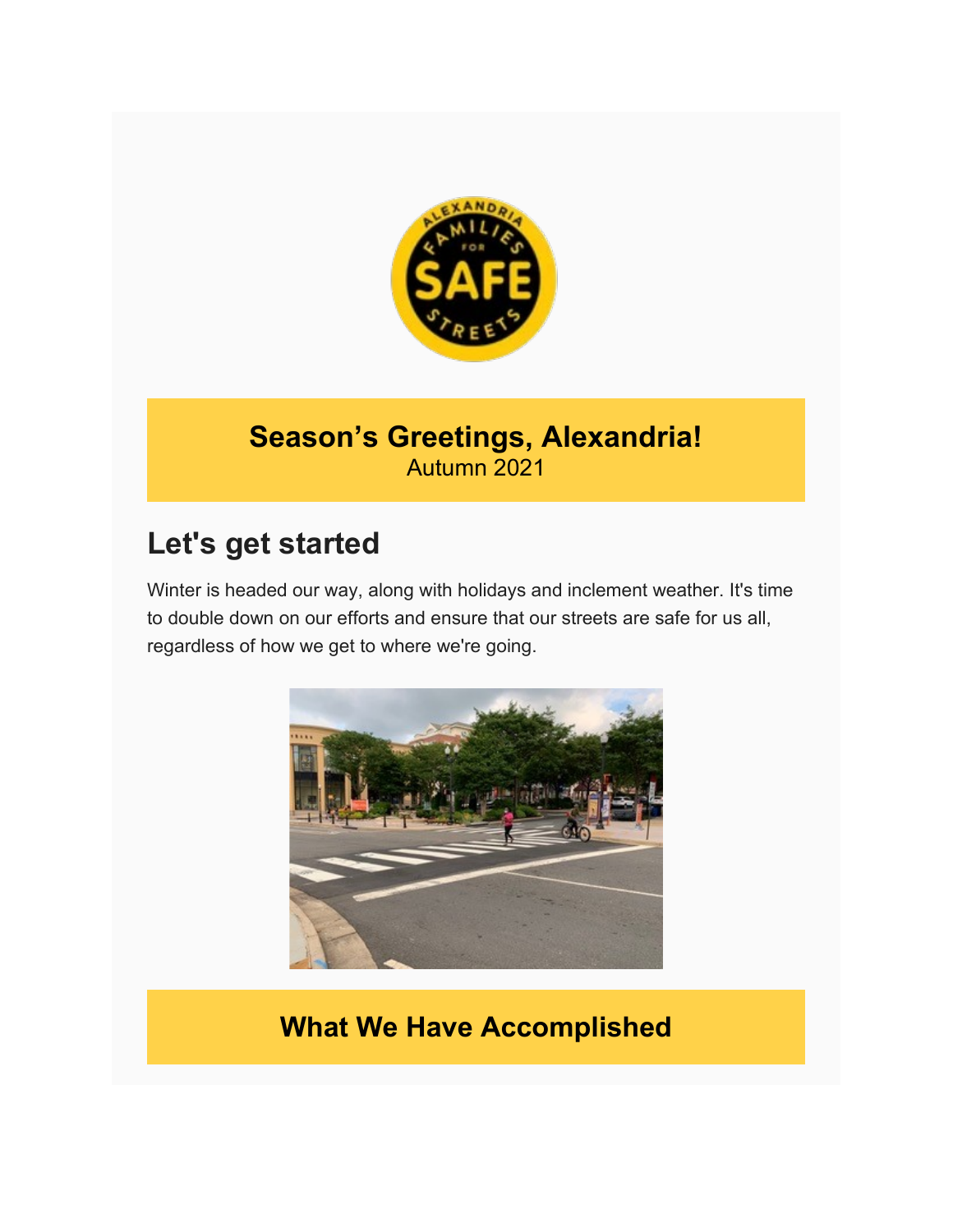### A Leading Transportation Data Analytics Company Will Utilize AFSS's Near Miss Data

- Fairfax Innovation Challenge award with Street Simplified
	- o The winner of Fairfax County's 2021 Transportation Innovation Challenge is Street Simplified, a transportation data analytics company out of Berkeley, CA.
	- o Street Simplified collects near miss data from cameras placed at intersections using data analytics on the video data. As part of their proposal submission, Street Simplified partnered with NoVA FSS / Fairfax FSS / AFSS and the Near Miss Survey. NoVA FSS's crowd sourcing "Near Miss" data will be part of their solution for Fairfax County.

#### AFSS Traffic Regulation Advocacy at the Local, State, and National Levels

- Letters to Policymakers
	- o U.S. DOT regarding MUTDC regulations
		- Manual on Uniform Traffic Control Devices (MUTCD) standards are used by VDOT to designing road safety
		- NoVA FSS submitted the letter on behalf of Alexandria, Fairfax, and Arlington Families for Safe Streets advocating that MUTDC incorporate more pedestrian/vulnerable road user friendlier standards.
	- o VDOT regarding new NOVA District Manager
		- VDOT was about to appoint a new northern Virginia District Manager.
		- NoVA FSS sent a letter to VDOT's senior executives to advocate for a district manager that is responsive to Northern Virginia road issues.
	- o Letters regarding VDOT to Terry McAuliffe and Glenn Youngkin
		- Challenges with VDOT tend to be a bigger issue in Fairfax and Arlington than in Alexandria. VDOT controls most roads in Fairfax and several key roads in Arlington. In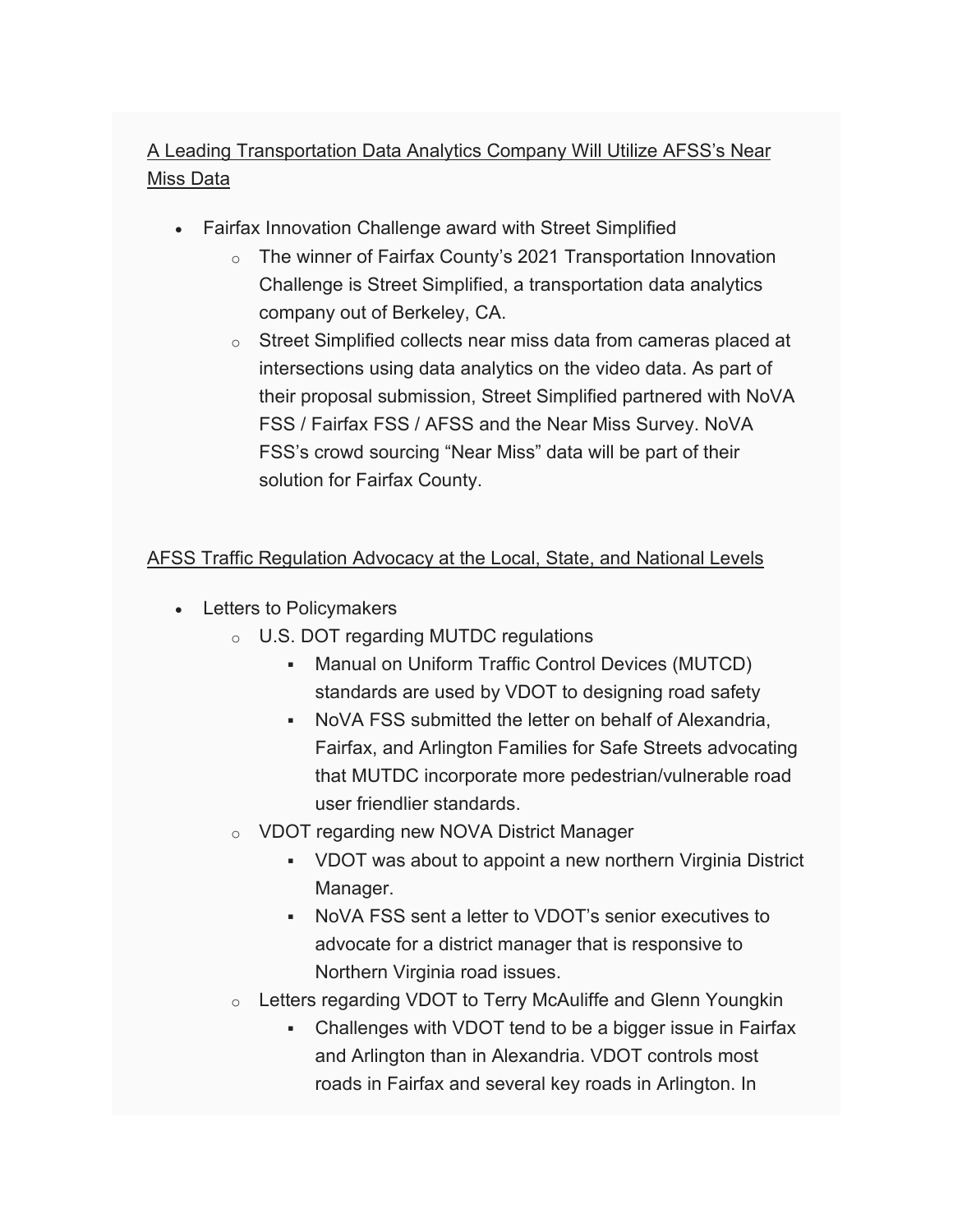Alexandria, the only parts of the roads that VDOT controls are exit and onramps on highways.

- o Letters to Alexandria City Council and Commissions
	- The first is an endorsement of the Alexandria Mobility Plan that helps shift focus away from a car-oriented mentality. Click [City Council support letter for AMP](https://www.alxffss.org/wp-content/uploads/sites/10/2021/10/Ltr-to-Alexandria-City-Council-in-support-of-AMP-Oct-2021.pdf)
	- The second letter draws attention to the recent deaths in September and to remind the council of their commitment to Vision Zero. The letter includes a request to prioritize increasing the complete streets staff that is necessary to reach Vision Zero. Click [Letter-to-Council-re-Sept-](https://www.alxffss.org/wp-content/uploads/sites/10/2021/10/AFSS-Letter-to-Council-re-Sept-Pedestrian-Deaths-Oct-2021.pdf)[Pedestrian-Deaths](https://www.alxffss.org/wp-content/uploads/sites/10/2021/10/AFSS-Letter-to-Council-re-Sept-Pedestrian-Deaths-Oct-2021.pdf)
- o AFSS letter to Traffic & Parking Board regarding support for reducing the speed limit on Seminary Road west of 395 from 35 mph to 25 mph.
- U.S. Congressional Zero Traffic Fatalities resolution
	- $\circ$  There is a movement to implement a national zero traffic fatalities resolution in Congress. This was started by the National Families for Safe Streets organization and other interested organizations. The appeal is to try to get your local congressional representatives to support it. **AFSS has approached Senator Warner, Senator Kaine, and Representative Beyer. All three have co-sponsored the resolution.**

#### Public Outreach at ACPS

- Safe Routes to School Program
- Walk to School Day was October 6. AFSS volunteers Lisa Sweeney, Maureen, and Mike Doyle participated in Walk to School Day at Polk. Currently, ACPS is still limiting the number of volunteers that can interface with students due to COVID-19.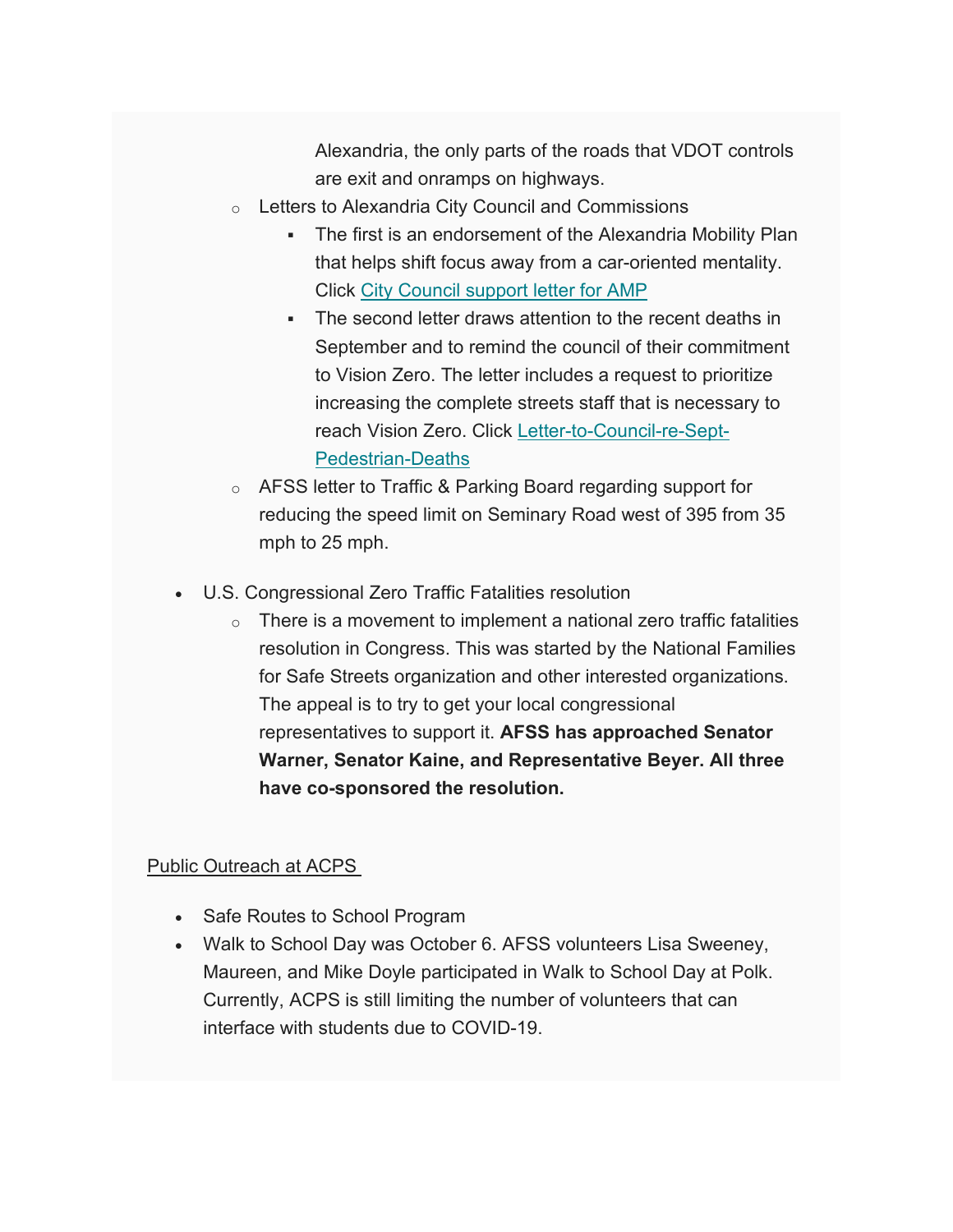#### Traffic Regulation Advocacy for the upcoming Virginia State General Assembly

- Update on General Assembly 2022 Traffic Reg Advocacy priorities for advocacy:
	- o Contributory negligence
	- o Automatic speed enforcement in residential neighborhoods and business districts
	- o Advocate for a statewide Vision Zero Plan.

#### Grant Application

Thanks to Alexandria's Police Department for being the lead sponsor on a \$60k grant application through MWCOG. **If AFSS wins the grant the funds would go directly to MWCOG hired consultants, we never actually touch the funds.** The grant would be used to develop correlations analytics on the near miss survey compared to TREDS plus improve accessibility of the survey through translation. Alexandria City's T&ES also wrote a letter of support for the grant application and then City Council approved the grant application. AFSS received letters of support from Fairfax County (Lee District Supervisor and the Chairman of the Board of Supervisors). Arlington did not sponsor the NM grant application. AFSS thanks volunteer Patrick Wise for drafting and formatting the TPB grant application. Thanks Patrick!

#### Fall Public Outreach Campaign Regarding Street Safety

Thanks to the following AFSS volunteers to help staff AFSS's table at:

- o West End Farmers Market: Aaron Zajdel and Joe Witkowski
- o Old Town Farmers Market: Dane Lauitzen (2x), Rebecca Young-Marquardt (2x), Joe Witkowski, Emily Mitzner
- o Del Ray Farmers Market: Brian Shankman, Kathy Cantwell & Aaron Zajdel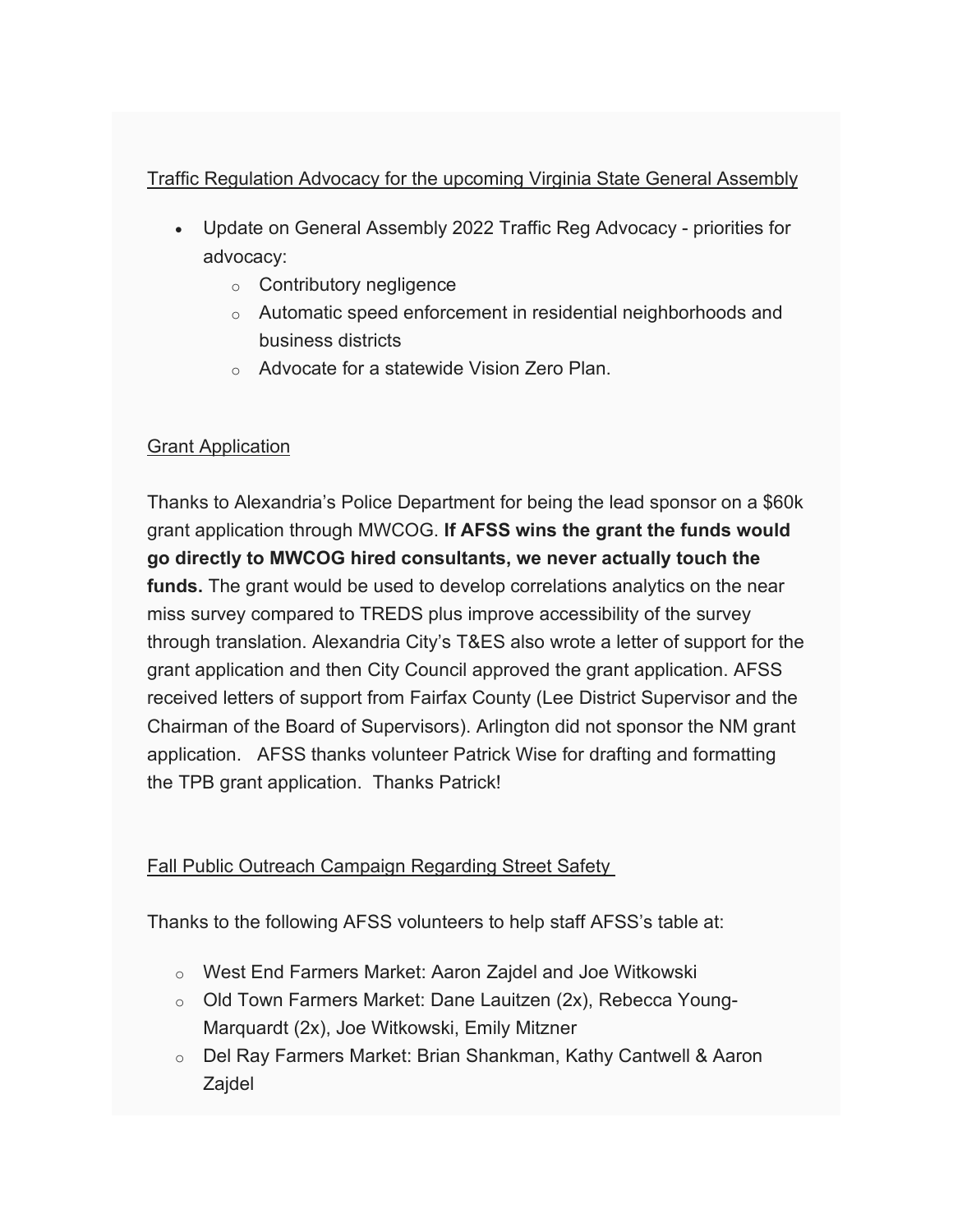- $\circ$  Daylight Savings Time Change 3-way blinker promotion
	- $\circ$  Distributed  $\sim$  1,000 blinkers at ACPS plus public outreach at Farmers Markets, etc.
	- $\circ$  Plans to distribute another 500 blinkers to ALIVE, Carpenter Shelter, Casa Chirilagua and additional public outreach channels

Additional thanks to AFSS volunteer Abigail Casas for editing and formatting this Autumn Newsletter for AFSS. Thank you Abigail!

#### Looking Ahead

**World Day of Remembrance event** – November 21; Zoom virtual session

- Join local victims and survivors of traffic crashes via zoom, to mark World Day of Remembrance, hosted by AFSS and three other local Virginia chapters of Families for Safe Streets. Remember those lives lost in senseless traffic crashes and help turn these tragic losses into productive conversations with local and state politicians to help build the solution to save lives. Together we can make walking and biking safer, improving safety outcomes for all road users in our community. **Register here** [Eventbrite\\_WDoR](https://www.eventbrite.com/e/world-day-of-remembrance-2021-virginia-families-for-safe-streets-tickets-207193570547) **and you will receive a zoom invite.**
- AFSS invited President Joe Biden through Rep. Don Beyer's office to participate in a World Day of Remembrance event on November 21, but this is a long shot.

# **Featured Story**

#### Near Miss Survey Reports Increase 4-fold in 5 Months

Roll out of the upgraded Near Miss Survey app that provides real time crowd sourced data about dangers on our streets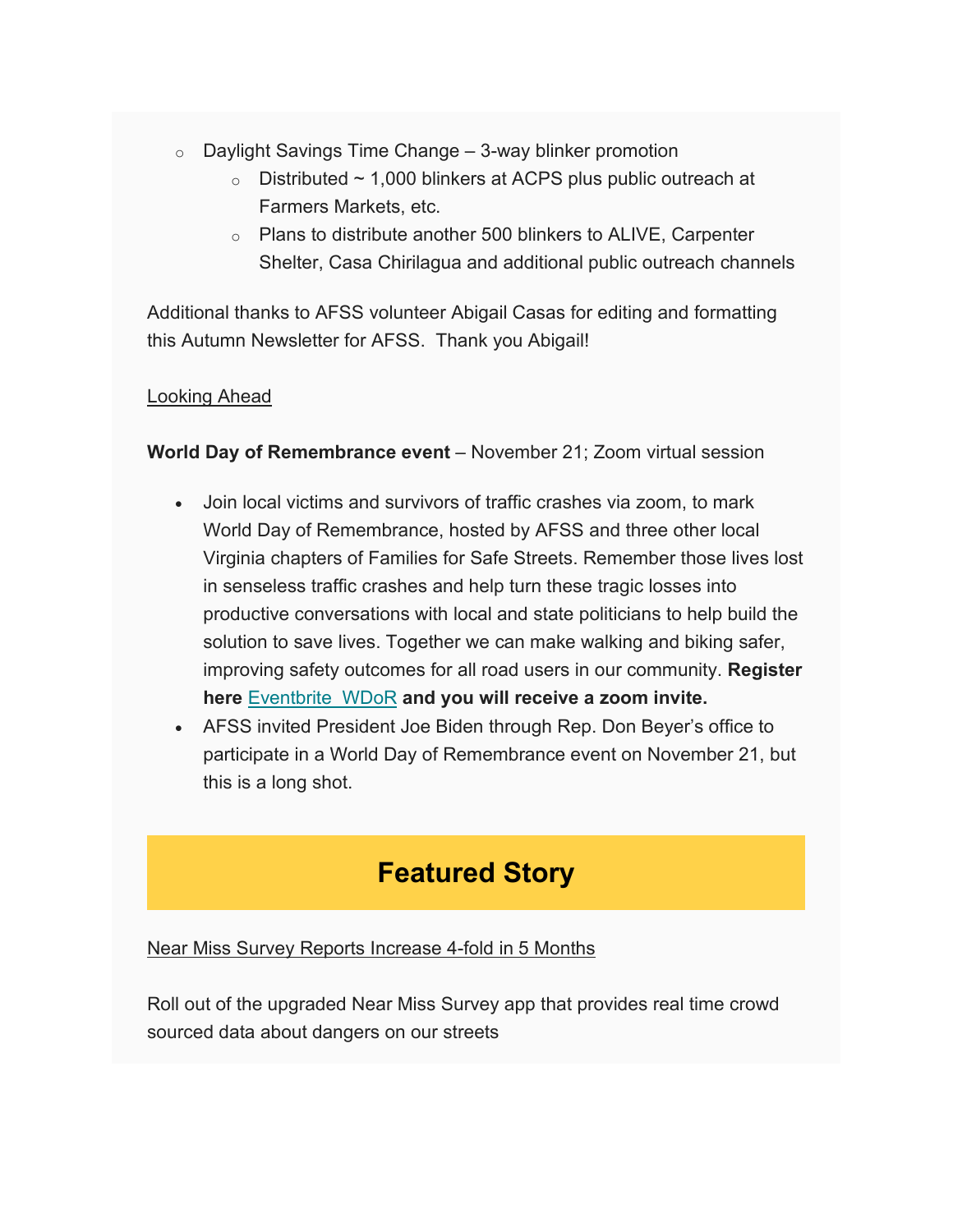- o Thanks to the work of Virginia Tech Graduate School of Urban Planning Capstone Studio class of 10 graduate students, AFSS (and its affiliated NoVA FSS chapters of Arlington and Fairfax) introduced the Esri Near Miss platform.
- o The new Near Miss survey allows people to input information about near miss incidents so that these data points can be plotted in a GIS map. Users may also choose to provide contact information & sign up for updates from NoVA FSS.
- o The NM survey asks for information such as the reason for the incident (multiple reasons can be selected) and the types of individuals involved (driver, pedestrian, cyclist) as well as other pertinent information about the incident.
- o The map displays the NM entries points that overlays VDOT's TREDS (Traffic Records Electronic Data System) crash data. The contrast NM compared to crash history will provide information about emerging NM hot spots that could into crash sites. We can also use this data for AFSS's street safety advocacy efforts.
- o Link to new NM survey: [NM survey](https://survey123.arcgis.com/share/a6dfdc029269422fa0dcb37e61cdd76f)
- o Link to the new Esri map: [NM map](https://www.arcgis.com/apps/dashboards/5169e45e4b364614a0e1afeef8ea6c57)

Since June 2021 when the Near Miss Esri platform app was launched, NoVA FSS has increased by 4-fold the number of reported Near Miss incidents.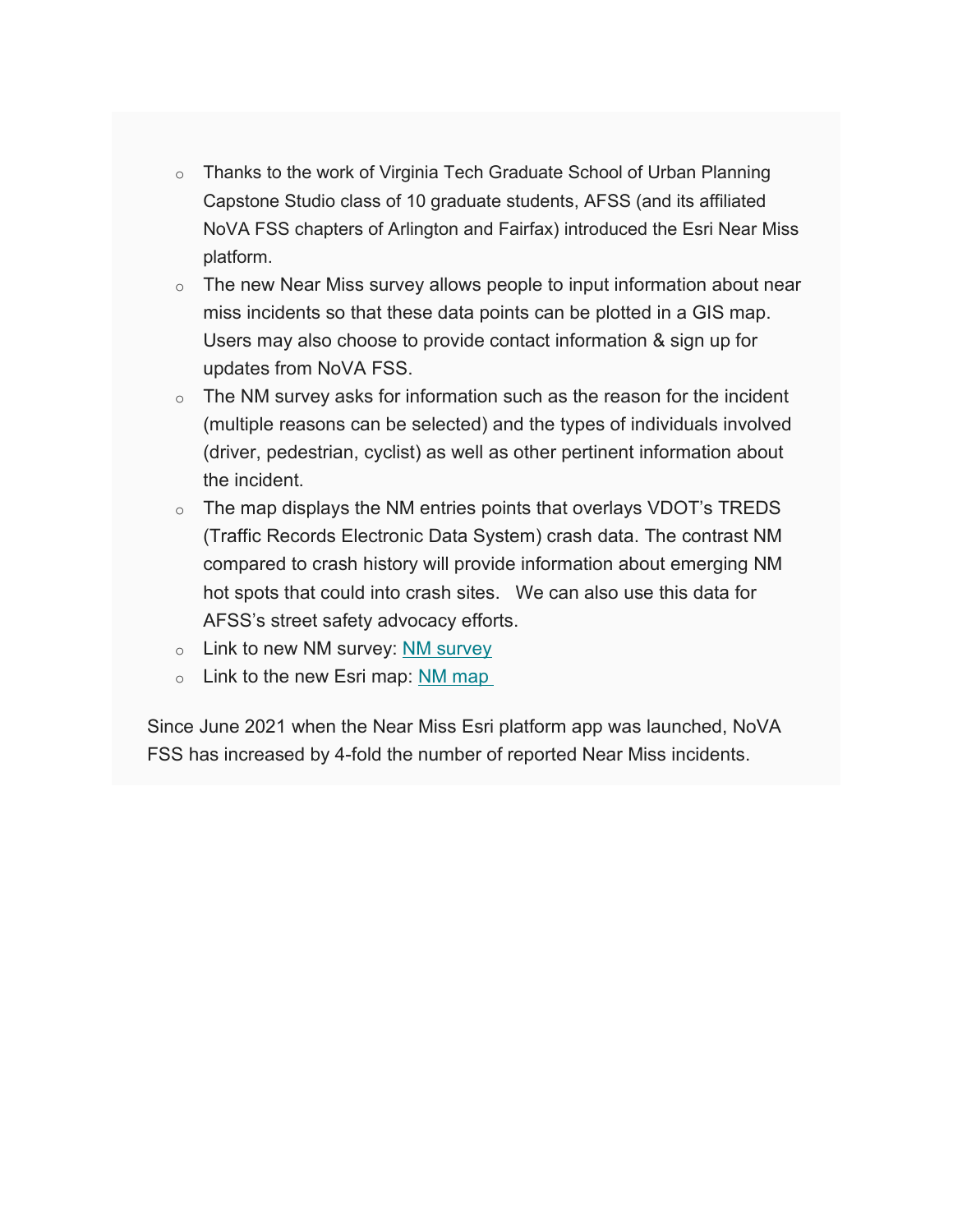

### Time of Day of Incident (Alexandria)



Overall, majority of incidents occur during rush hour periods in all jurisdictions. Potential increases in the Fall/Winter plus Standard Time (Nov. 7, 2021).

# **How YOU Can Help Make Our Streets Safer**

**Giving Tuesday** is right around the corner! Giving Tuesday is the United States' largest day of giving annually.